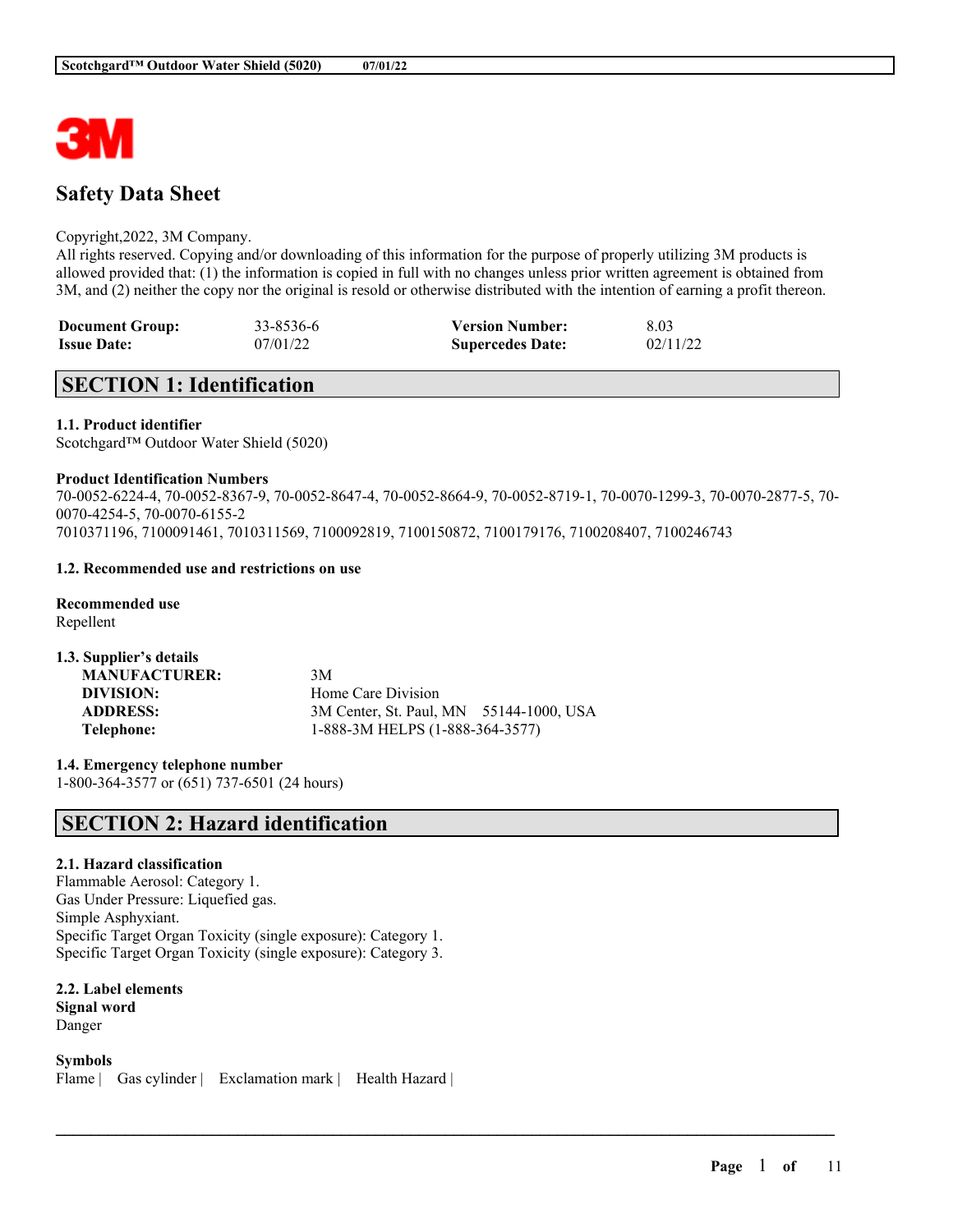### **Pictograms**



**Hazard Statements** Extremely flammable aerosol. Contains gas under pressure; may explode if heated.

May cause drowsiness or dizziness. May displace oxygen and cause rapid suffocation.

Causes damage to organs: cardiovascular system |

**Precautionary Statements General:** Keep out of reach of children.

# **Prevention:**

Keep away from heat/sparks/open flames/hot surfaces. - No smoking. Do not spray on an open flame or other ignition source. Pressurized container: Do not pierce or burn, even after use. Do not breathe dust/fume/gas/mist/vapors/spray. Use only outdoors or in a well-ventilated area. Do not eat, drink or smoke when using this product. Wash thoroughly after handling.

### **Response:**

IF INHALED: Remove person to fresh air and keep comfortable for breathing. IF exposed: Call a POISON CENTER or doctor/physician. Specific treatment (see Notes to Physician on this label).

### **Storage:**

Protect from sunlight. Do not expose to temperatures exceeding 50C/122F. Store in a well-ventilated place. Store locked up.

#### **Disposal:**

Dispose of contents/container in accordance with applicable local/regional/national/international regulations.

### **Notes to Physician:**

Exposure may increase myocardial irritability. Do not administer sympathomimetic drugs unless absolutely necessary.

### **Supplemental Information:**

Intentional concentration and inhalation may be harmful or fatal.

25% of the mixture consists of ingredients of unknown acute oral toxicity. 25% of the mixture consists of ingredients of unknown acute dermal toxicity.

# **SECTION 3: Composition/information on ingredients**

**Ingredient**  $\vert C.A.S. N_0. \vert\vert\% \text{ by Wt}$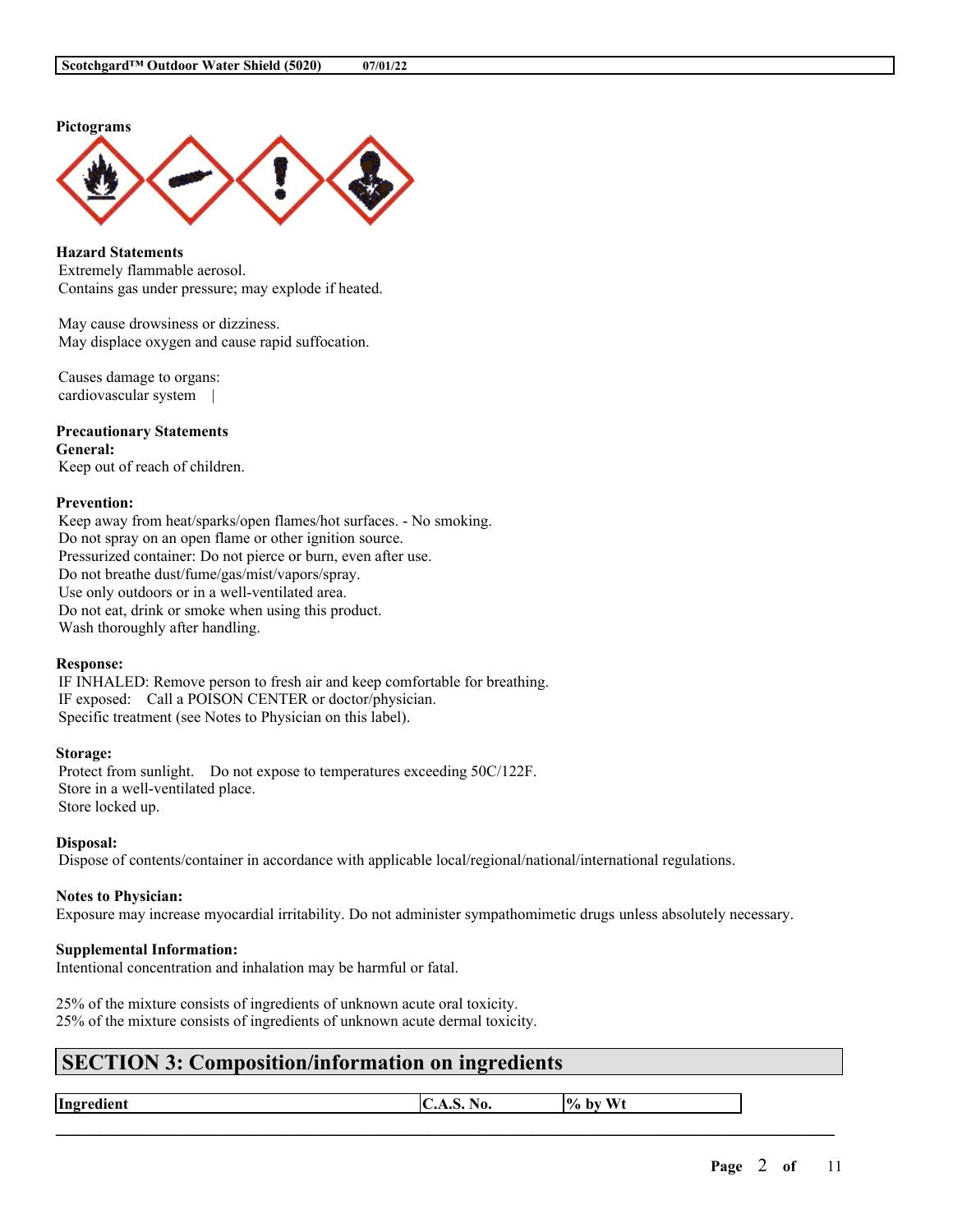| Hydrotreated Light Petroleum Distillates | 164742-47-8   | $60 -$                   | 70 Trade Secret *      |
|------------------------------------------|---------------|--------------------------|------------------------|
| Petroleum Gases, Liquified, Sweetened    | 168476-86-8   |                          | 23 - 27 Trade Secret * |
| Silicone Mixture                         | Trade Secret* | $2 -$                    |                        |
| <b>Proprietary Resin</b>                 | Trade Secret* | $\overline{\phantom{a}}$ |                        |

\*The specific chemical identity and/or exact percentage (concentration) of this composition has been withheld as a trade secret.

# **SECTION 4: First aid measures**

#### **4.1. Description of first aid measures**

#### **Inhalation:**

Remove person to fresh air. Get medical attention.

#### **Skin Contact:**

Wash with soap and water. If signs/symptoms develop, get medical attention.

#### **Eye Contact:**

Flush with large amounts of water. Remove contact lenses if easy to do. Continue rinsing. If signs/symptoms persist, get medical attention.

#### **If Swallowed:**

Rinse mouth. If you feel unwell, get medical attention.

#### **4.2. Most important symptoms and effects, both acute and delayed**

Central nervous system depression (headache, dizziness, drowsiness, incoordination, nausea, slurred speech, giddiness, and unconsciousness). Target organ effects. See Section 11 for additional details.

#### **4.3. Indication of any immediate medical attention and special treatment required**

Exposure may increase myocardial irritability. Do not administer sympathomimetic drugs unless absolutely necessary.

# **SECTION 5: Fire-fighting measures**

### **5.1. Suitable extinguishing media**

Use a fire fighting agent suitable for the surrounding fire.

### **5.2. Special hazards arising from the substance or mixture**

Closed containers exposed to heat from fire may build pressure and explode.

### **Hazardous Decomposition or By-Products**

| <b>Substance</b>              | Condition         |
|-------------------------------|-------------------|
| Formaldehyde                  | During Combustion |
| Carbon monoxide               | During Combustion |
| Carbon dioxide                | During Combustion |
| Toxic Vapor, Gas, Particulate | During Combustion |

### **5.3. Special protective actions for fire-fighters**

Water may not effectively extinguish fire; however, it should be used to keep fire-exposed containers and surfaces cool and prevent explosive rupture.

# **SECTION 6: Accidental release measures**

### **6.1. Personal precautions, protective equipment and emergency procedures**

Evacuate area. Keep away from heat/sparks/open flames/hot surfaces. - No smoking. Use only non-sparking tools.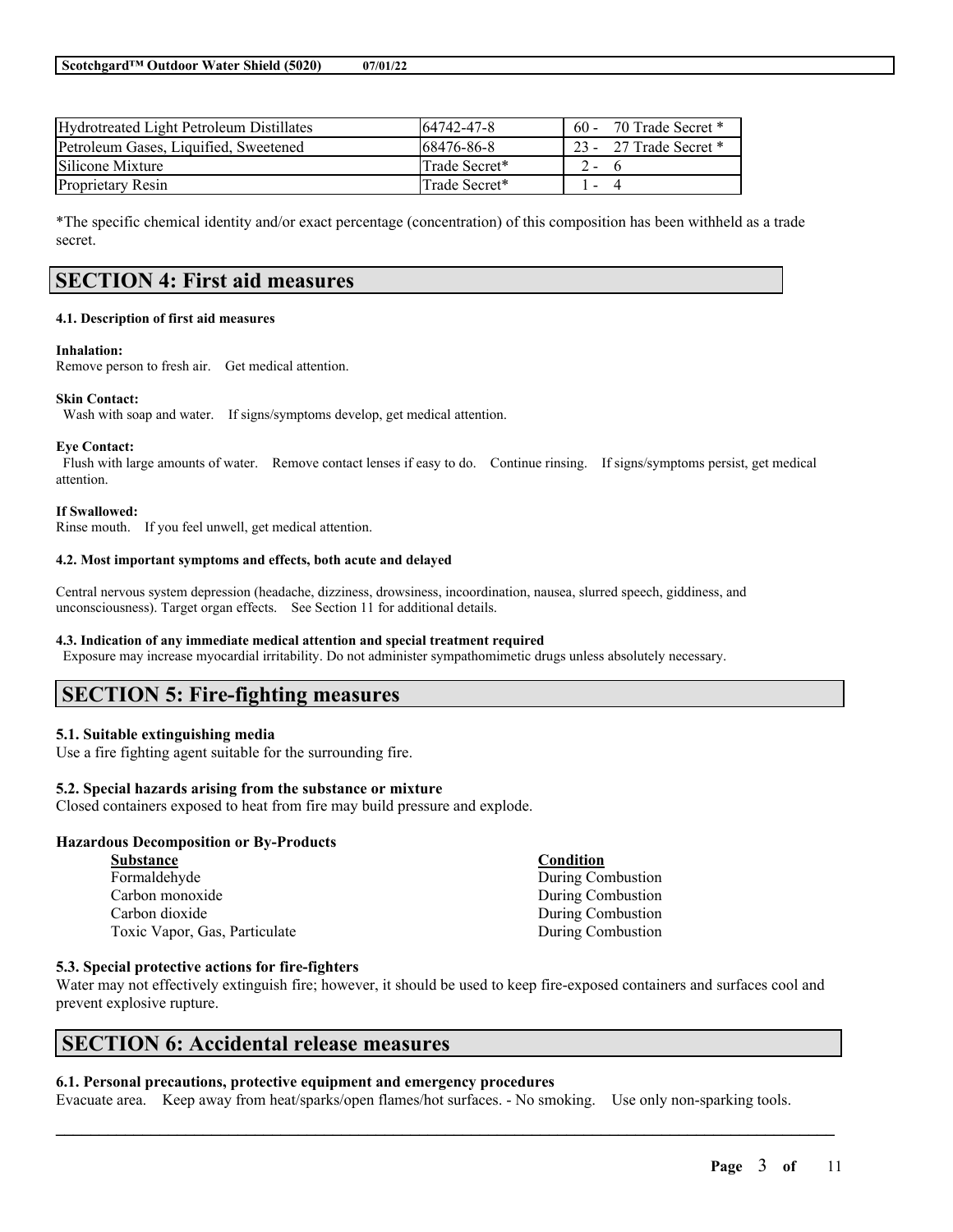Ventilate the area with fresh air. For large spill, or spills in confined spaces, provide mechanical ventilation to disperse or exhaust vapors, in accordance with good industrial hygiene practice. Warning! A motor could be an ignition source and could cause flammable gases or vapors in the spill area to burn or explode. Refer to other sections of this SDS for information regarding physical and health hazards, respiratory protection, ventilation, and personal protective equipment.

### **6.2. Environmental precautions**

Avoid release to the environment.

### **6.3. Methods and material for containment and cleaning up**

If possible, seal leaking container. Place leaking containers in a well-ventilated area, preferably an operating exhaust hood, or if necessary outdoors on an impermeable surface until appropriate packaging for the leaking container or its contents is available. Contain spill. Cover spill area with a fire-extinguishing foam. Working from around the edges of the spill inward, cover with bentonite, vermiculite, or commercially available inorganic absorbent material. Mix in sufficient absorbent until it appears dry. Remember, adding an absorbent material does not remove a physical, health, or environmental hazard. Collect as much of the spilled material as possible using non-sparking tools. Place in a metal container approved for transportation by appropriate authorities. Clean up residue with an appropriate solvent selected by a qualified and authorized person. Ventilate the area with fresh air. Read and follow safety precautions on the solvent label and SDS. Seal the container. Dispose of collected material as soon as possible in accordance with applicable local/regional/national/international regulations.

# **SECTION 7: Handling and storage**

### **7.1. Precautions for safe handling**

Do not use in a confined area with minimal air exchange. Keep out of reach of children. Keep away from heat/sparks/open flames/hot surfaces. - No smoking. Do not spray on an open flame or other ignition source. Do not pierce or burn, even after use. Do not breathe dust/fume/gas/mist/vapors/spray. Do not get in eyes, on skin, or on clothing. Do not eat, drink or smoke when using this product. Wash thoroughly after handling. Avoid contact with oxidizing agents (eg. chlorine, chromic acid etc.)

# **7.2. Conditions for safe storage including any incompatibilities**

Store in a well-ventilated place. Protect from sunlight. Do not expose to temperatures exceeding 50C/122F. Store away from heat. Store away from acids. Store away from oxidizing agents.

# **SECTION 8: Exposure controls/personal protection**

# **8.1. Control parameters**

# **Occupational exposure limits**

If a component is disclosed in section 3 but does not appear in the table below, an occupational exposure limit is not available for the component.

| Ingredient           | C.A.S. No. | <b>Agency</b> | Limit tvpe                                                    | <b>Additional Comments</b>            |
|----------------------|------------|---------------|---------------------------------------------------------------|---------------------------------------|
| Kerosine (petroleum) |            |               | TWA(as total hydrocarbon<br>Ivapor, non-aerosol):200<br>mg/m3 | A3: Confirmed animal<br>carcin., SKIN |

ACGIH : American Conference of Governmental Industrial Hygienists

AIHA : American Industrial Hygiene Association

CMRG : Chemical Manufacturer's Recommended Guidelines

OSHA : United States Department of Labor - Occupational Safety and Health Administration

TWA: Time-Weighted-Average

STEL: Short Term Exposure Limit

CEIL: Ceiling

### **8.2. Exposure controls**

# **8.2.1. Engineering controls**

Do not remain in area where available oxygen may be reduced. Use general dilution ventilation and/or local exhaust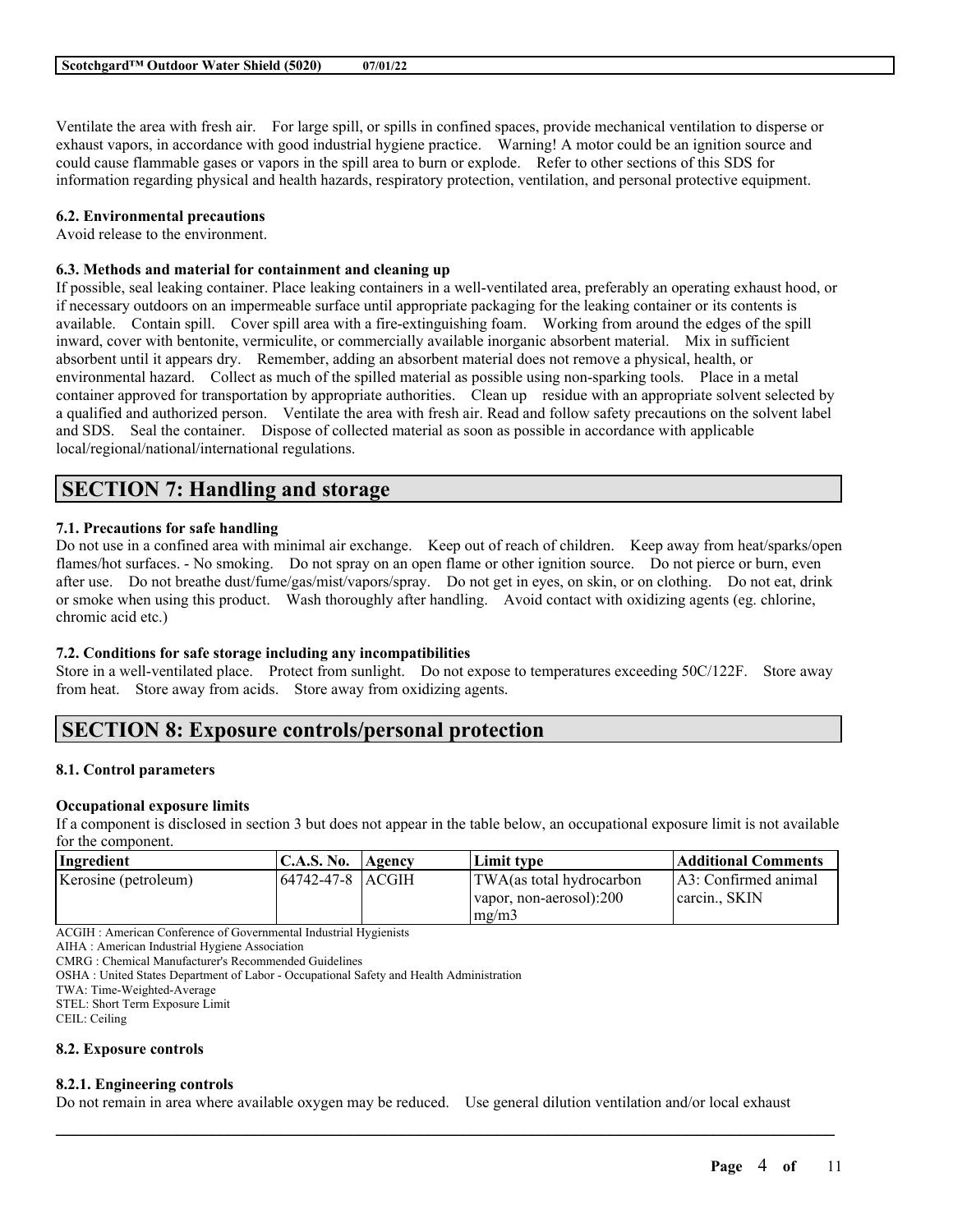ventilation to control airborne exposures to below relevant Exposure Limits and/or control dust/fume/gas/mist/vapors/spray. If ventilation is not adequate, use respiratory protection equipment.

# **8.2.2. Personal protective equipment (PPE)**

### **Eye/face protection**

Select and use eye/face protection to prevent contact based on the results of an exposure assessment. The following eye/face protection(s) are recommended: Indirect Vented Goggles

### **Skin/hand protection**

Select and use gloves and/or protective clothing approved to relevant local standards to prevent skin contact based on the results of an exposure assessment. Selection should be based on use factors such as exposure levels, concentration of the substance or mixture, frequency and duration, physical challenges such as temperature extremes, and other use conditions. Consult with your glove and/or protective clothing manufacturer for selection of appropriate compatible gloves/protective clothing.

Gloves made from the following material(s) are recommended: Nitrile Rubber

### **Respiratory protection**

An exposure assessment may be needed to decide if a respirator is required. If a respirator is needed, use respirators as part of a full respiratory protection program. Based on the results of the exposure assessment, select from the following respirator type(s) to reduce inhalation exposure:

Half facepiece or full facepiece air-purifying respirator suitable for organic vapors

Organic vapor respirators may have short service life.

For questions about suitability for a specific application, consult with your respirator manufacturer.

# **SECTION 9: Physical and chemical properties**

# **9.1. Information on basic physical and chemical properties**

| Appearance                             |                                                                |
|----------------------------------------|----------------------------------------------------------------|
| <b>Physical state</b>                  | Liquid : Aerosol                                               |
| Color                                  | Colorless                                                      |
| <b>Specific Physical Form:</b>         | Aerosol                                                        |
| Odor                                   | Faint Petroleum, Faint Hydrocarbon                             |
| <b>Odor threshold</b>                  | No Data Available                                              |
| pH                                     | Not Applicable                                                 |
| <b>Melting point</b>                   | Not Applicable                                                 |
| <b>Boiling Point</b>                   | 174 °C                                                         |
| <b>Flash Point</b>                     | 103 °F [Test Method: Closed Cup] [Details: Liquid only;        |
|                                        | propellent flash point $\leq 0$ F]                             |
| <b>Evaporation rate</b>                | No Data Available                                              |
| Flammability (solid, gas)              | Not Applicable                                                 |
| <b>Flammable Limits(LEL)</b>           | $0.8\%$                                                        |
| <b>Flammable Limits(UEL)</b>           | $6\%$                                                          |
| <b>Vapor Pressure</b>                  | 1.1 mmHg $\lceil$ ( <i>a</i> ) 68 °F]                          |
| <b>Vapor Density</b>                   | 4.8 [Ref Std: AIR=1] [Details: Conditions: for CAS 64742-47-8] |
| <b>Density</b>                         | $0.76$ g/cm3                                                   |
| <b>Specific Gravity</b>                | $0.76$ [Ref Std:WATER=1]                                       |
| <b>Solubility in Water</b>             | Negligible                                                     |
| Solubility- non-water                  | No Data Available                                              |
| Partition coefficient: n-octanol/water | No Data Available                                              |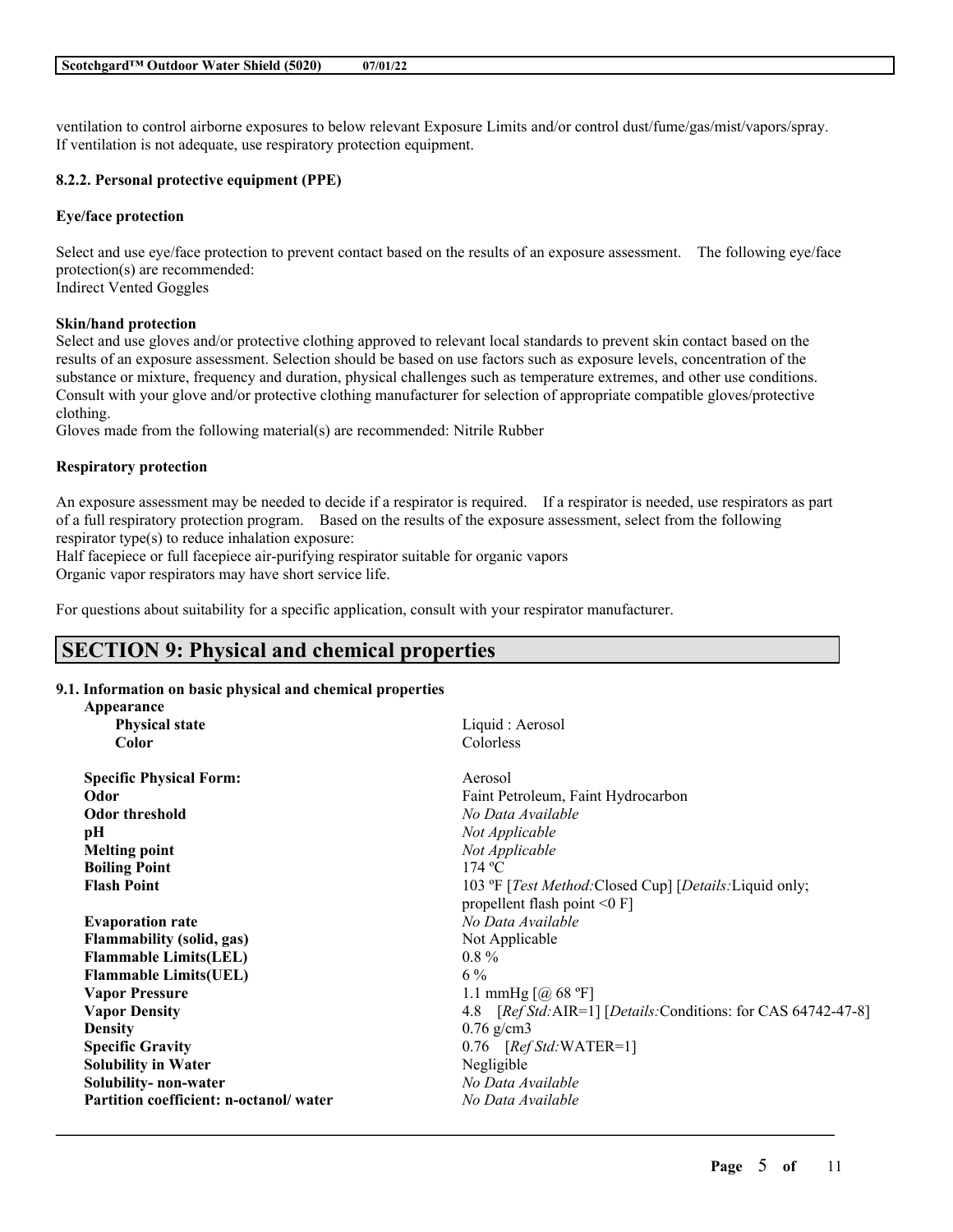**Decomposition temperature** *No Data Available* **Viscosity** 1 centipoise **Molecular weight** *No Data Available* **Volatile Organic Compounds** 91.8 % weight **VOC Less H2O & Exempt Solvents** 697 g/l

**Autoignition temperature** 446 - 600 ºF [*Details:*Conditions: for CAS 64742-47-8]

# **SECTION 10: Stability and reactivity**

#### **10.1. Reactivity**

This material may be reactive with certain agents under certain conditions - see the remaining headings in this section.

# **10.2. Chemical stability**

Stable.

### **10.3. Possibility of hazardous reactions**

Hazardous polymerization will not occur.

**10.4. Conditions to avoid** Heat

### **10.5. Incompatible materials** Strong oxidizing agents

### **10.6. Hazardous decomposition products**

**Substance Condition** None known.

Refer to section 5.2 for hazardous decomposition products during combustion.

# **SECTION 11: Toxicological information**

The information below may not be consistent with the material classification in Section 2 if specific ingredient **classifications are mandated by a competent authority. In addition, toxicological data on ingredients may not be** reflected in the material classification and/or the signs and symptoms of exposure, because an ingredient may be present below the threshold for labeling, an ingredient may not be available for exposure, or the data may not be **relevant to the material as a whole.**

### **11.1. Information on Toxicological effects**

**Signs and Symptoms of Exposure**

Based on test data and/or information on the components, this material may produce the following health effects:

### **Inhalation:**

Simple Asphyxiation: Signs/symptoms may include increased heart rate, rapid respirations, drowsiness, headache, incoordination, altered judgement, nausea, vomiting, lethargy, seizures, coma, and may be fatal.

Respiratory Tract Irritation: Signs/symptoms may include cough, sneezing, nasal discharge, headache, hoarseness, and nose and throat pain.

 $\mathcal{L}_\mathcal{L} = \mathcal{L}_\mathcal{L} = \mathcal{L}_\mathcal{L} = \mathcal{L}_\mathcal{L} = \mathcal{L}_\mathcal{L} = \mathcal{L}_\mathcal{L} = \mathcal{L}_\mathcal{L} = \mathcal{L}_\mathcal{L} = \mathcal{L}_\mathcal{L} = \mathcal{L}_\mathcal{L} = \mathcal{L}_\mathcal{L} = \mathcal{L}_\mathcal{L} = \mathcal{L}_\mathcal{L} = \mathcal{L}_\mathcal{L} = \mathcal{L}_\mathcal{L} = \mathcal{L}_\mathcal{L} = \mathcal{L}_\mathcal{L}$ 

May cause additional health effects (see below).

### **Skin Contact:**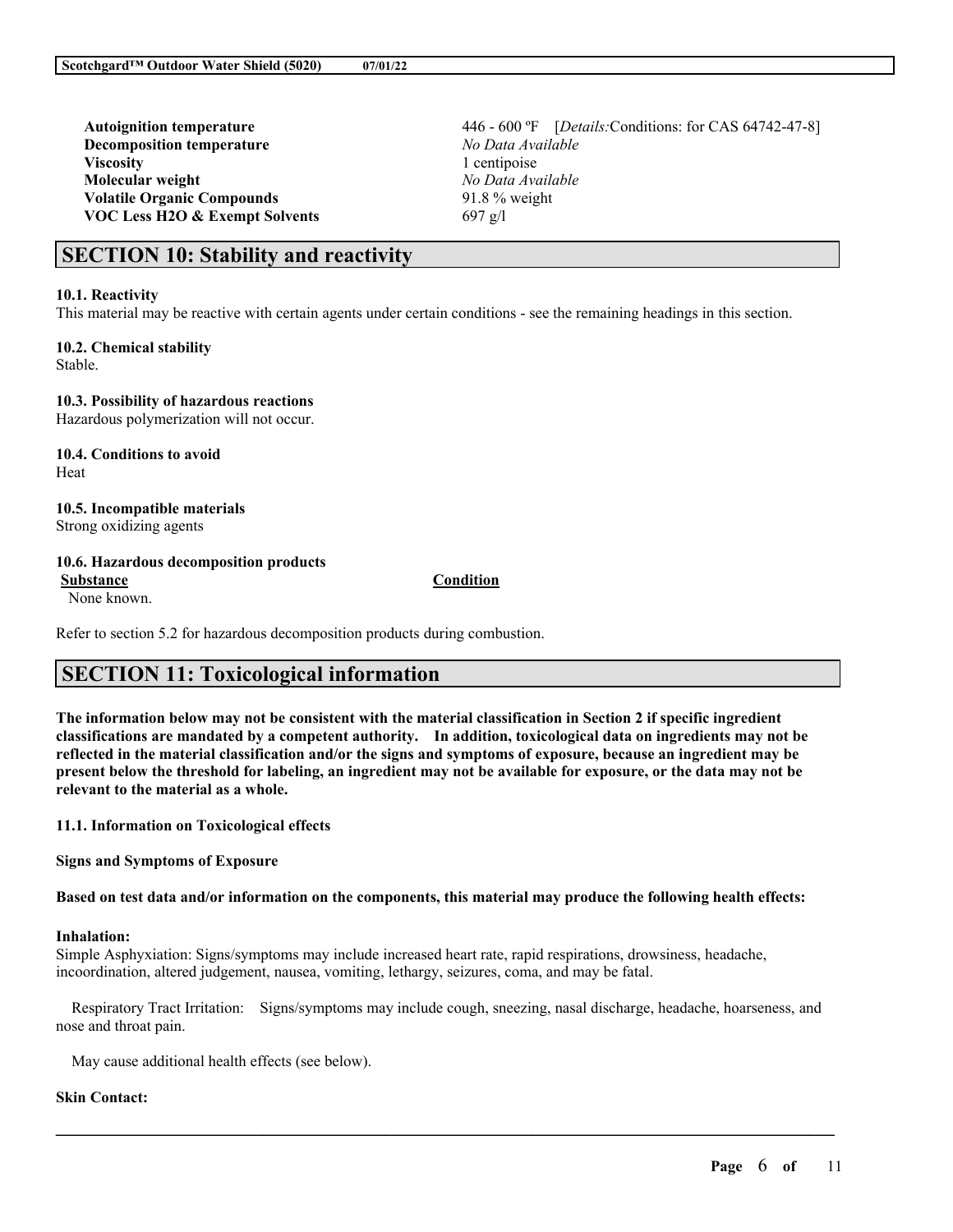May be harmful in contact with skin.

Mild Skin Irritation: Signs/symptoms may include localized redness, swelling, itching, and dryness.

### **Eye Contact:**

Contact with the eyes during product use is not expected to result in significant irritation.

#### **Ingestion:**

Gastrointestinal Irritation: Signs/symptoms may include abdominal pain, stomach upset, nausea, vomiting and diarrhea.

May cause additional health effects (see below).

### **Additional Health Effects:**

### **Single exposure may cause target organ effects:**

Central Nervous System (CNS) Depression: Signs/symptoms may include headache, dizziness, drowsiness, incoordination, nausea, slowed reaction time, slurred speech, giddiness, and unconsciousness.

Single exposure, above recommended guidelines, may cause: Cardiac Sensitization: Signs/symptoms may include irregular heartbeat (arrhythmia), faintness, chest pain, and may be fatal.

#### **Toxicological Data**

If a component is disclosed in section 3 but does not appear in a table below, either no data are available for that endpoint or the data are not sufficient for classification.

## **Acute Toxicity**

| Name                                     | Route       | <b>Species</b> | Value                                                   |
|------------------------------------------|-------------|----------------|---------------------------------------------------------|
| Overall product                          | Dermal      |                | No data available; calculated ATE $\geq$ 2,000 - =5,000 |
|                                          |             |                | mg/kg                                                   |
| Overall product                          | Ingestion   |                | No data available; calculated $ATE > 5,000$ mg/kg       |
| Hydrotreated Light Petroleum Distillates | Dermal      | Rabbit         | $LD50 > 3,160$ mg/kg                                    |
| Hydrotreated Light Petroleum Distillates | Inhalation- | Rat            | $LC50 > 3$ mg/l                                         |
|                                          | Dust/Mist   |                |                                                         |
|                                          | (4 hours)   |                |                                                         |
| Hydrotreated Light Petroleum Distillates | Ingestion   | Rat            | $LD50 > 5,000$ mg/kg                                    |
| Petroleum Gases, Liquified, Sweetened    | Inhalation- | Rat            | LC50 277,000 ppm                                        |
|                                          | Gas $(4)$   |                |                                                         |
|                                          | hours)      |                |                                                         |
| Silicone Mixture                         | Dermal      | Rabbit         | $LD50 > 19,400$ mg/kg                                   |
| Silicone Mixture                         | Ingestion   | Rat            | $LD50 > 17,000$ mg/kg                                   |

 $ATE = acute$  toxicity estimate

#### **Skin Corrosion/Irritation**

| Name                                     | <b>Species</b> | Value                     |
|------------------------------------------|----------------|---------------------------|
|                                          |                |                           |
| Hydrotreated Light Petroleum Distillates | Rabbit         | Mild irritant             |
| Petroleum Gases, Liquified, Sweetened    | Professio      | No significant irritation |
|                                          | nal            |                           |
|                                          | judgeme        |                           |
|                                          | nt             |                           |
| Silicone Mixture                         | Rabbit         | No significant irritation |

#### **Serious Eye Damage/Irritation**

| Name                                     | <b>Species</b> | Value                     |
|------------------------------------------|----------------|---------------------------|
|                                          |                |                           |
| Hydrotreated Light Petroleum Distillates | Rabbit         | Mild irritant             |
| Petroleum Gases, Liquified, Sweetened    | Professio      | No significant irritation |
|                                          | nal            |                           |
|                                          | judgeme        |                           |
|                                          | nt             |                           |
| Silicone Mixture                         | Rabbit         | No significant irritation |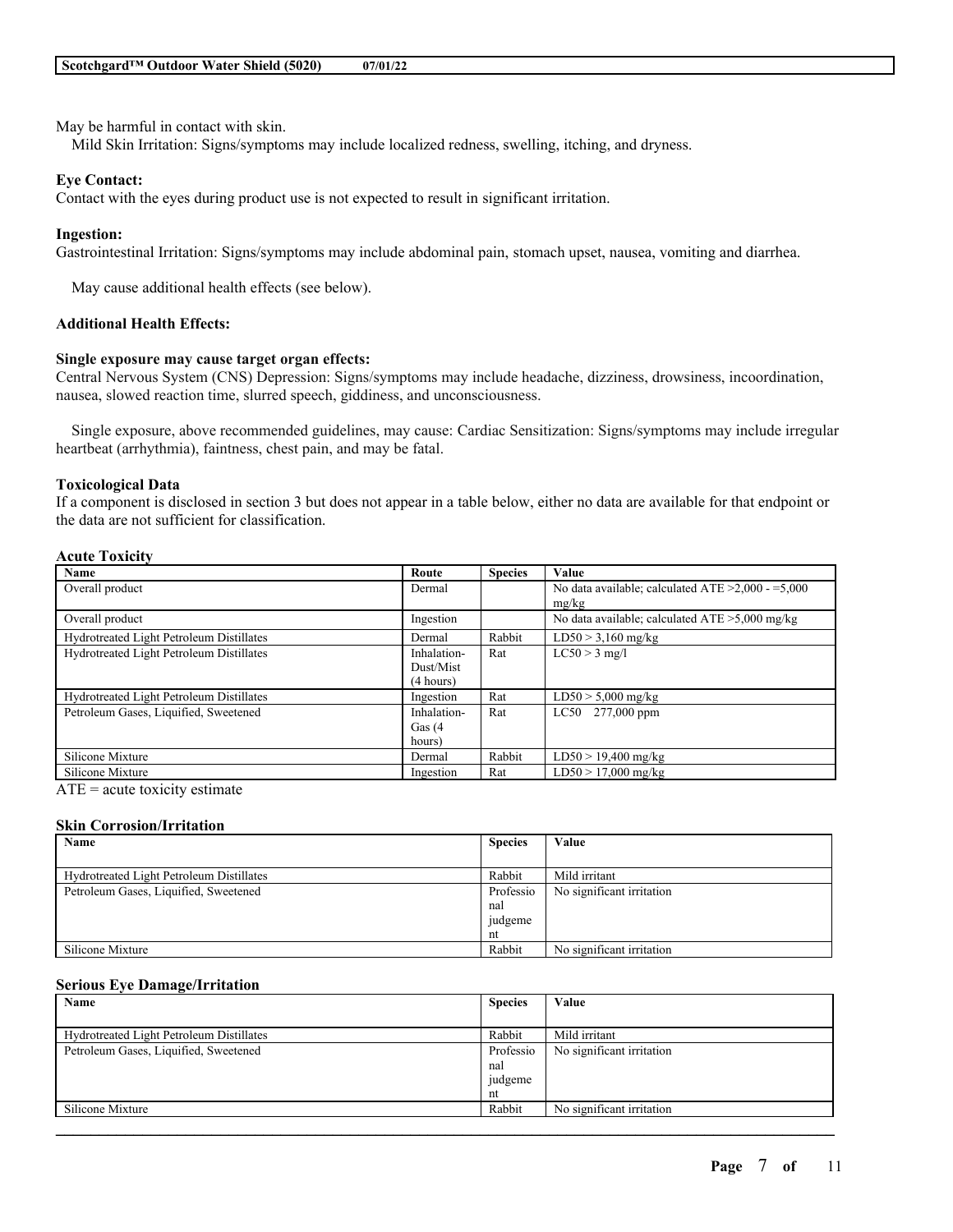# **Skin Sensitization**

| <b>Name</b>                              | <b>Species</b>   | Value                                    |
|------------------------------------------|------------------|------------------------------------------|
| Hydrotreated Light Petroleum Distillates | $\sim$<br>Guinea | $\sim$<br>$\mathbf{v}$<br>Not classified |
|                                          | pig              |                                          |

### **Respiratory Sensitization**

For the component/components, either no data are currently available or the data are not sufficient for classification.

### **Germ Cell Mutagenicity**

| Name                                     | Route    | Value         |
|------------------------------------------|----------|---------------|
|                                          |          |               |
| Hydrotreated Light Petroleum Distillates | In Vitro | Not mutagenic |
| Petroleum Gases, Liquified, Sweetened    | In Vitro | Not mutagenic |

### **Carcinogenicity**

| <b>Name</b>                                                          | Route  | $\sim$<br>Species | Value                                                                                  |
|----------------------------------------------------------------------|--------|-------------------|----------------------------------------------------------------------------------------|
| l Light Petroleum Distillates<br>$\mathbf{u}$<br><b>Hydrotreated</b> | Dermal | Mouse             | but the data are not<br>Some positive data exist.<br>fficient for classification<br>su |

### **Reproductive Toxicity**

# **Reproductive and/or Developmental Effects**

For the component/components, either no data are currently available or the data are not sufficient for classification.

### **Target Organ(s)**

# **Specific Target Organ Toxicity - single exposure**

| Name                                                      | Route      | <b>Target Organ(s)</b>               | Value                                                                              | <b>Species</b>                    | <b>Test Result</b>            | <b>Exposure</b><br><b>Duration</b> |
|-----------------------------------------------------------|------------|--------------------------------------|------------------------------------------------------------------------------------|-----------------------------------|-------------------------------|------------------------------------|
| <b>Hydrotreated Light</b><br>Petroleum Distillates        | Inhalation | central nervous<br>system depression | May cause drowsiness or<br>dizziness                                               | Human<br>and<br>animal            | <b>NOAEL Not</b><br>available |                                    |
| <b>Hydrotreated Light</b><br>Petroleum Distillates        | Inhalation | respiratory irritation               | Some positive data exist, but the<br>data are not sufficient for<br>classification |                                   | <b>NOAEL Not</b><br>available |                                    |
| <b>Hydrotreated Light</b><br><b>Petroleum Distillates</b> | Ingestion  | central nervous<br>system depression | May cause drowsiness or<br>dizziness                                               | Professio<br>nal<br>judgeme<br>nt | <b>NOAEL</b><br>Notavailable  |                                    |
| Petroleum Gases.<br>Liquified, Sweetened                  | Inhalation | cardiac sensitization                | Causes damage to organs                                                            | similar<br>compoun<br>ds          | <b>NOAEL Not</b><br>available |                                    |
| Petroleum Gases.<br>Liquified, Sweetened                  | Inhalation | central nervous<br>system depression | May cause drowsiness or<br>dizziness                                               |                                   | <b>NOAEL Not</b><br>available |                                    |
| Petroleum Gases,<br>Liquified, Sweetened                  | Inhalation | respiratory irritation               | Not classified                                                                     |                                   | <b>NOAEL Not</b><br>available |                                    |

# **Specific Target Organ Toxicity - repeated exposure**

| Name                                     | Route      | Target Organ(s)          | Value          | <b>Species</b> | <b>Test Result</b>            | Exposure<br><b>Duration</b> |
|------------------------------------------|------------|--------------------------|----------------|----------------|-------------------------------|-----------------------------|
| Petroleum Gases.<br>Liquified. Sweetened | Inhalation | kidney and/or<br>bladder | Not classified | Rat            | <b>NOAEL</b> Not<br>available |                             |

#### **Aspiration Hazard**

| $\mathbf{A}$<br>Name                                           | ⁄ alue               |
|----------------------------------------------------------------|----------------------|
| $\cdots$<br>$ -$<br>ught Petroleum.<br>. Distillates<br>reated | hazaro<br>Aspiration |

Please contact the address or phone number listed on the first page of the SDS for additional toxicological information **on this material and/or its components.**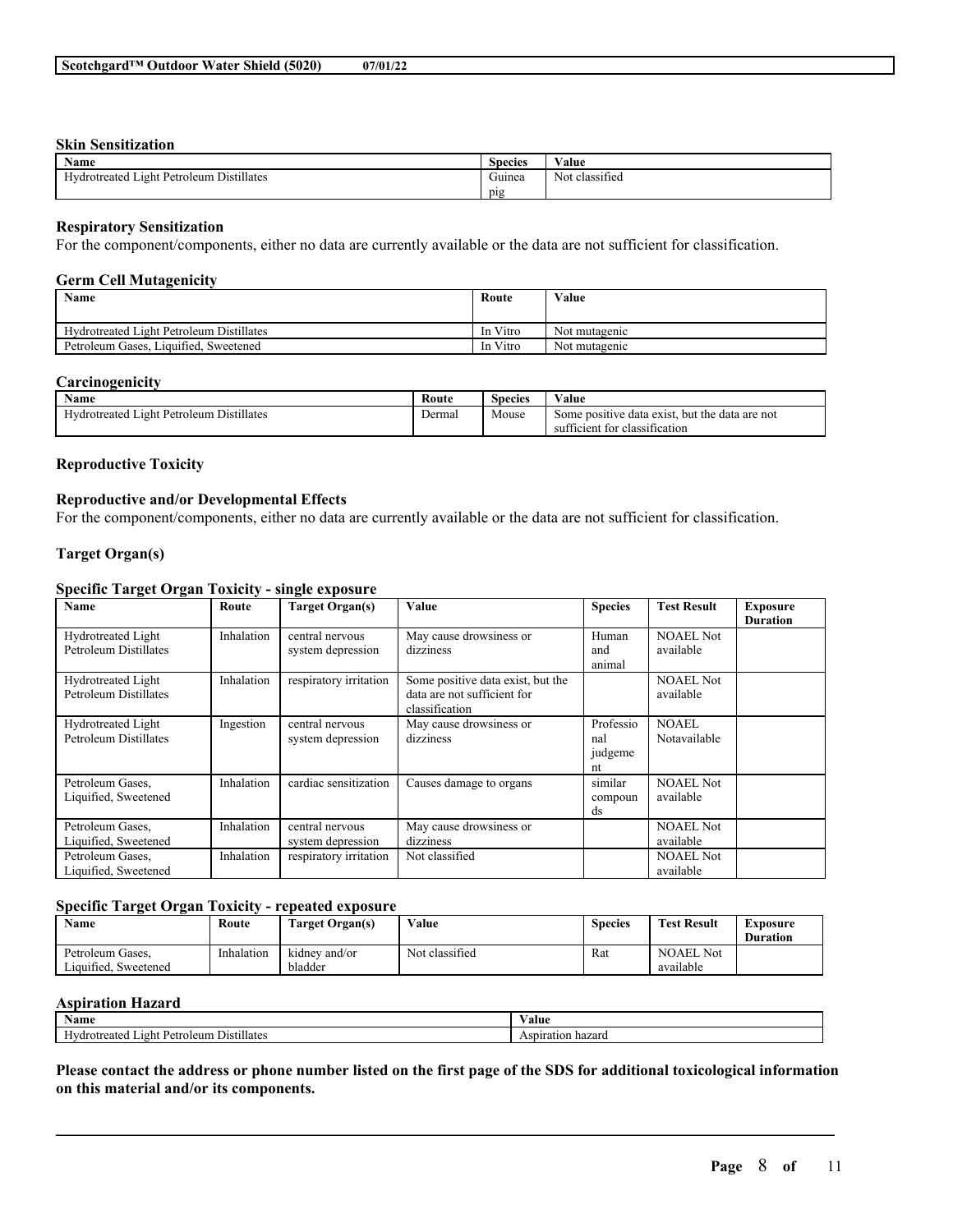# **SECTION 12: Ecological information**

# **Ecotoxicological information**

Please contact the address or phone number listed on the first page of the SDS for additional ecotoxicological information on this material and/or its components.

# **Chemical fate information**

Please contact the address or phone number listed on the first page of the SDS for additional chemical fate information on this material and/or its components.

# **SECTION 13: Disposal considerations**

# **13.1. Disposal methods**

Dispose of contents/ container in accordance with the local/regional/national/international regulations.

Incinerate in a permitted waste incineration facility. Facility must be capable of handling aerosol cans. As a disposal alternative, utilize an acceptable permitted waste disposal facility. Empty drums/barrels/containers used for transporting and handling hazardous chemicals (chemical substances/mixtures/preparations classified as Hazardous as per applicable regulations) shall be considered, stored, treated & disposed of as hazardous wastes unless otherwise defined by applicable waste regulations. Consult with the respective regulating authorities to determine the available treatment and disposal facilities.

# **EPA Hazardous Waste Number (RCRA):** D001 (Ignitable)

# **SECTION 14: Transport Information**

For Transport Information, please visit http://3M.com/Transportinfo or call 1-800-364-3577 or 651-737-6501.

# **SECTION 15: Regulatory information**

# **15.1. US Federal Regulations**

Contact 3M for more information.

# **EPCRA 311/312 Hazard Classifications:**

| <b>Physical Hazards</b>                         |
|-------------------------------------------------|
| Flammable (gases, aerosols, liquids, or solids) |
| Gas under pressure                              |

| <b>Health Hazards</b>                                        |  |
|--------------------------------------------------------------|--|
| Simple Asphyxiant                                            |  |
| Specific target organ toxicity (single or repeated exposure) |  |

# **15.2. State Regulations**

Contact 3M for more information.

# **15.3. Chemical Inventories**

The components of this material are in compliance with the provisions of Australia National Industrial Chemical Notification and Assessment Scheme (NICNAS). Certain restrictions may apply. Contact the selling division for additional information.

 $\mathcal{L}_\mathcal{L} = \mathcal{L}_\mathcal{L} = \mathcal{L}_\mathcal{L} = \mathcal{L}_\mathcal{L} = \mathcal{L}_\mathcal{L} = \mathcal{L}_\mathcal{L} = \mathcal{L}_\mathcal{L} = \mathcal{L}_\mathcal{L} = \mathcal{L}_\mathcal{L} = \mathcal{L}_\mathcal{L} = \mathcal{L}_\mathcal{L} = \mathcal{L}_\mathcal{L} = \mathcal{L}_\mathcal{L} = \mathcal{L}_\mathcal{L} = \mathcal{L}_\mathcal{L} = \mathcal{L}_\mathcal{L} = \mathcal{L}_\mathcal{L}$ 

The components of this product are in compliance with the new substance notification requirements of CEPA.